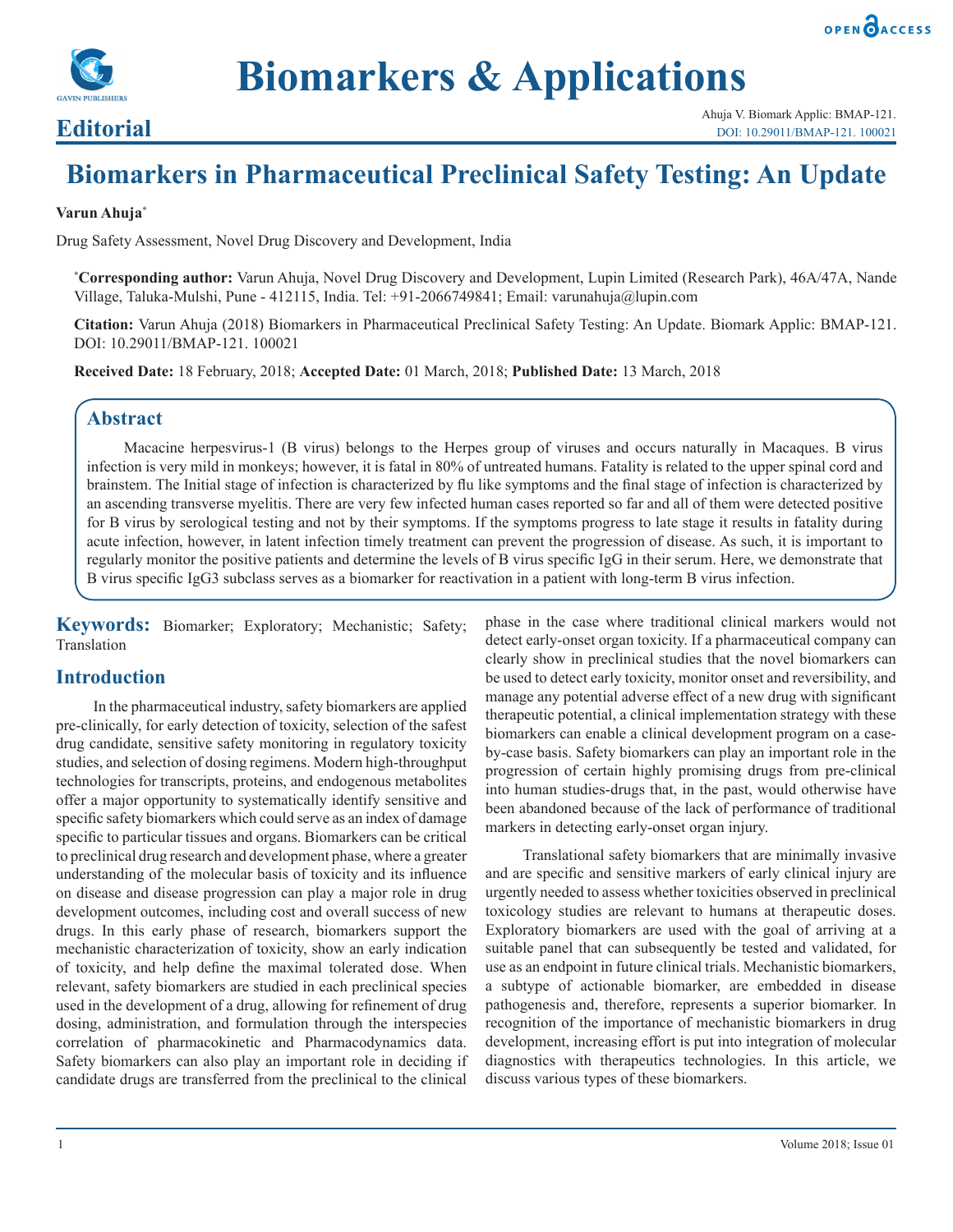#### **Qualified safety biomarkers**

An important safety biomarker success story is the recent recognition of kidney safety biomarkers for pre-clinical and limited translational contexts by FDA (Food and Drug Administration, USA) and EMA (European Medicines Agency). This knowledge acquired for kidney biomarkers is being transferred to other organ toxicities, namely liver, heart, and vascular system [1]. Some of the approved safety biomarkers are enlisted in (Table 1). Some biomarkers are under qualification process and are listed in (Table 2).

| Organ  | <b>Biomarker</b>                                          | Pathology<br>monitored            | <b>Qualification level</b>                                                                                                                                                                                                                                                                                                                                                                                                                                                                                                                                                                                                                                                                                                                                                                                                                                                                                         | Reference             |
|--------|-----------------------------------------------------------|-----------------------------------|--------------------------------------------------------------------------------------------------------------------------------------------------------------------------------------------------------------------------------------------------------------------------------------------------------------------------------------------------------------------------------------------------------------------------------------------------------------------------------------------------------------------------------------------------------------------------------------------------------------------------------------------------------------------------------------------------------------------------------------------------------------------------------------------------------------------------------------------------------------------------------------------------------------------|-----------------------|
| Heart  | Troponins: cardiac<br>troponin T (cTnT),<br>and $I(cTnI)$ | Necrosis of<br>heart muscle       | For safety assessment studies in rats and dogs for following context of<br>use:<br>When there is previous indication of cardiac structural<br>damage with a particular drug, cardiac troponin testing can help<br>estimate a lowest toxic dose or a highest non-toxic dose to help choose<br>doses for human testing<br>When there is known cardiac structural damage with a<br>particular pharmacologic class of a drug and histopathologic analyses<br>do not reveal structural damage, circulating cardiac troponins may be<br>used to support or refute the inference of low cardio toxic potential<br>When unexpected cardiac structural toxicity is found in<br>a nonclinical study, the retroactive examination of serum or plasma<br>from that study for cardiac troponins can be used to help determine<br>a No Observed Adverse Effect Level (NOAEL) or Lowest Observed<br>Adverse Effect Level (LOAEL). | $[2]$                 |
| Kidney | Kidney injury<br>molecule-1<br>$(Kim-1)$                  | Acute tubular<br>alteration       | Can be included as biomarkers of drug induced acute kidney<br>$\bullet$<br>tubular alterations in GLP rat studies to support clinical trials                                                                                                                                                                                                                                                                                                                                                                                                                                                                                                                                                                                                                                                                                                                                                                       | $[2-5]$               |
|        | $\beta$ 2-microglobulin<br>(B2M)                          | Acute<br>glomerular<br>alteration | Can be included as biomarkers of acute drug induced<br>glomerular alteration/damage and/or impairment of kidney tubular<br>reabsorption in GLP rat studies used to support clinical trials                                                                                                                                                                                                                                                                                                                                                                                                                                                                                                                                                                                                                                                                                                                         | $\lceil 2 - 4 \rceil$ |
|        | Cystatin-C (CysC)                                         | Acute<br>glomerular<br>alteration | Can be included as biomarkers of acute drug induced<br>glomerular alteration/damage and/or impairment of kidney tubular<br>reabsorption in GLP rat studies used to support clinical trials                                                                                                                                                                                                                                                                                                                                                                                                                                                                                                                                                                                                                                                                                                                         | $\lceil 2 - 4 \rceil$ |
|        | Clusterin (CLU)                                           | Acute tubular<br>alteration       | Can be included as biomarkers of drug induced acute kidney<br>$\bullet$<br>tubular alterations in GLP rat studies to support clinical trials                                                                                                                                                                                                                                                                                                                                                                                                                                                                                                                                                                                                                                                                                                                                                                       | $[2-4]$               |
|        | Trefoil Factor-3<br>(TFF3)                                | Acute tubular<br>alteration       | Can be included as biomarkers of drug induced acute kidney<br>$\bullet$<br>tubular alterations in GLP rat studies to support clinical trials                                                                                                                                                                                                                                                                                                                                                                                                                                                                                                                                                                                                                                                                                                                                                                       | $[2-4]$               |
|        | Renal Papillary<br>Antigen (RPA-1)                        | Acute tubular<br>alteration       | Can be included as biomarkers of drug induced acute kidney<br>tubular alterations, particularly in the collecting duct, in male rats                                                                                                                                                                                                                                                                                                                                                                                                                                                                                                                                                                                                                                                                                                                                                                               | $[2]$                 |

#### **Table 1:** Qualified Pre-clinical safety biomarkers.

| <b>Biomarker</b>                                                                                            |         |  |  |  |
|-------------------------------------------------------------------------------------------------------------|---------|--|--|--|
| Genomic Biomarker Approach for Positive Findings in the Invitro Chromosome Damage Assays in Mammalian Cells |         |  |  |  |
| Drug-Induced Non-Clinical Kidney Injury Biomarkers (NGAL, OPN)                                              |         |  |  |  |
| Serum Glutamate Dehydrogenase (GLDH)                                                                        |         |  |  |  |
| Drug-Induced Skeletal Muscle Injury Biomarkers (Myl3, sTnI, FABP3, CK-M)                                    | [6, 10] |  |  |  |

**Table 2:** Biomarkers under qualification process.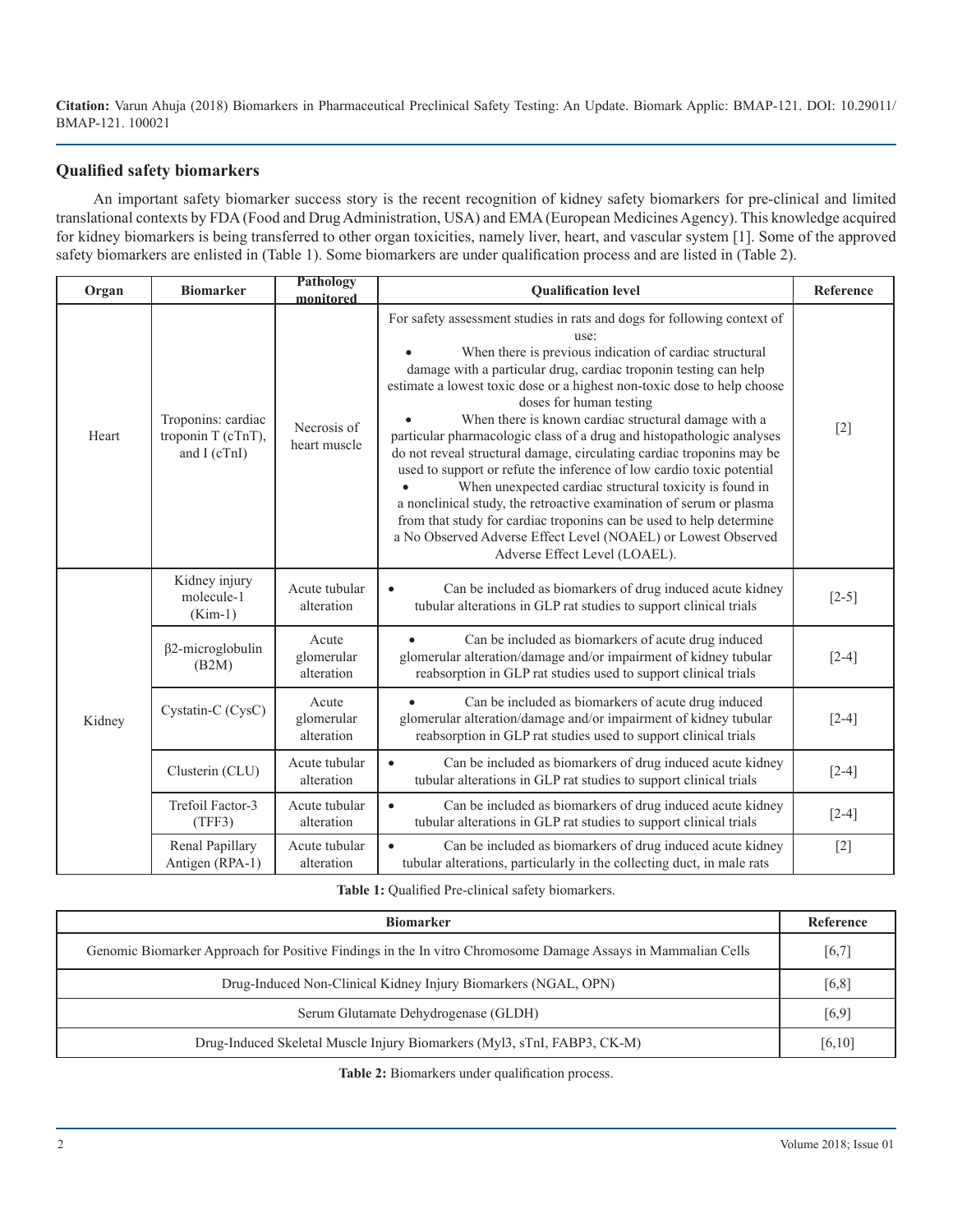#### **Emerging Biomarkers: the microRNAs**

In recent years, microRNAs (miRNAs) have been evaluated as potential candidate biomarkers of tissue injury. There are 788 known miRNAs in rats, 1899 in mice and 2585 in humans [11]. MiRNAs are endogenous, small (21-22 nucleotides), singlestranded, noncoding RNAs that regulate gene expression at the post-transcriptional level by binding to the 3′Untranslated Regions (UTRs) of their target mRNAs leading either to degradation or translational repression [12]. Studies have shown that miRNAs are involved in multiple biological processes such as proliferation, differentiation, development and cell death. The complementarity between miRNA and mRNA does not have to be perfect for translational inhibition, therefore one miRNA regulates several hundred mRNAs and likewise, one mRNA is regulated by several miRNAs [13]. In fact, it is estimated that over 50% of all proteincoding genes are regulated by miRNAs in mammals [14] revealing their overall involvement in diverse physiological as well as pathological processes [15]. Many miRNAs are found to be highly enriched in particular organs or at a particular stage of development or disease progression in human body [16,17] (Figure 1, Table 3)

| Organ              | <b>Biomarker</b> | Specific purpose       | Reference          |
|--------------------|------------------|------------------------|--------------------|
| Kidney             | $miR-192$        | Kidney cortex          | [18]               |
| Liver              | $miR-122$        | Early liver injury     | [19]               |
| Heart              | $miR-21-5p$      | Cardiac inflammation   | [20]               |
|                    | $miR-208a$       | Cardiac injury         | $\lceil 21 \rceil$ |
| Skeletal<br>muscle | $m$ iR-133a/b    | Skeletal muscle injury | [22]               |

**Table 3:** Micro RNAs.



**Figure 1:** MicroRNAs altered by toxicants in target organs. (Reprinted from [23]: Schraml E. at al. 2017).

Outside the cell, miRNAs were discovered for the first time in serum/plasma from cancer patients [24] and afterward in other body fluids like urine, breast milk, saliva and cerebral fluid [25]. Extracellular miRNAs are very stable and resistant to degradation even with long-time storage at room temperature, exogenous RNAse treatment, pH variability and multiple freeze-thaw cycles [26,27]. Their stability is probably due to an association with RNA-binding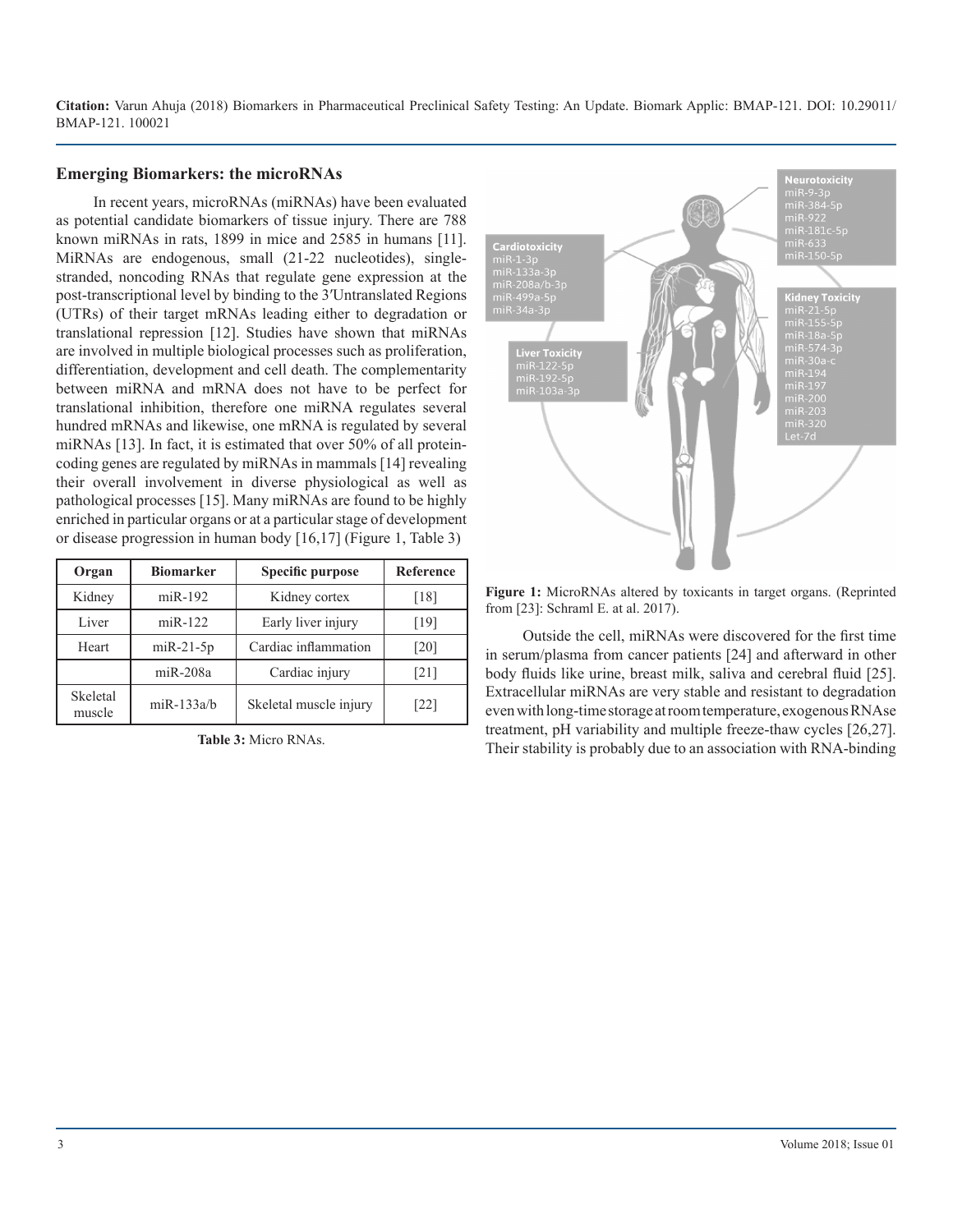proteins or being packed into vesicles [28-30]. MicroRNAs show a highly evolutionary conservation; they are stable in various body fluids, and can therefore easily be measured in clinical samples [31]. MiRNAs can be readily detected in small sample volumes using Quantitative Real-Time PCR (qRT-PCR) techniques and are known to circulate in a stable, exosomal form [32]. Although the exact biological functions of many miRNAs are not fully understood, the tissue- or cell-specific distribution of certain miRNAs may make them promising candidates as biomarkers of target organ toxicity. Importantly, both the sequences and tissue expression patterns are highly conserved between species, suggesting they may be translational biomarkers that can be used in both experimental animals and humans. miRNAs are implicated in a range of diseases, including cancer, autoimmune diseases, neurobiological disease and cardiovascular pathologies [33].

#### **References**

- 1. [Marrer E, Dieterle F \(2010\) Impact of biomarker development on drug](https://www.sciencedirect.com/science/article/pii/S0041008X09005225)  safety assessment. Toxicology and Applied Pharmacology 243: 167-179.
- 2. [Biomarker Qualification Program FDA; Development ApprovalPro](https://www.fda.gov/Drugs/)cess/DrugDevelopmentToolsQualificationProgram/default.htm [Ac[cessed on 19th Feb. 2018\]](https://www.fda.gov/Drugs/)
- 3. [Final conclusions on the pilot joint EMEA/FDA VXDS experi](http://www.ema.europa.eu/docs/en_GB/document_library/Regulatory_and_procedural_guideline/2009/10/WC500004205.pdf)ence on qualification of nephrotoxicity biomarkers. Doc. Ref. [EMEA/679719/2008 Rev.](http://www.ema.europa.eu/docs/en_GB/document_library/Regulatory_and_procedural_guideline/2009/10/WC500004205.pdf) 1
- 4. [Dieterle F, Sistare F, Goodsaid F, Papaluca M, Ozer JS, et al. \(2010\)](https://www.ncbi.nlm.nih.gov/pubmed/20458315)  Renal biomarker qualification submission: a dialog between the FDA-[EMEA and predictive safety testing consortium. Nature Biotechnology](https://www.ncbi.nlm.nih.gov/pubmed/20458315)  [28: 455-462.](https://www.ncbi.nlm.nih.gov/pubmed/20458315)
- 5. [Vaidya VS, Ozer JS, Dieterle F, Collings FB, Ramirez V, et al. \(2010\)](https://www.ncbi.nlm.nih.gov/pubmed/20458318)  Kidney injury molecule-1 outperforms traditional biomarkers of kidney [injury in preclinical biomarker qualification studies. Nature Biotechnol](https://www.ncbi.nlm.nih.gov/pubmed/20458318)ogy [28: 478-485.](https://www.ncbi.nlm.nih.gov/pubmed/20458318)
- 6. [Current Biomarker Qualification Submissions: \[Accessed on 19th Feb.](https://www.fda.gov/Drugs/Development ApprovalProcess/DrugDevelopmentToolsQualificationProgram/BiomarkerQualificationProgram/ucm535881.htm)  2018].
- 7. [Dearfield KL, Gollapudi BB, Bemis JC, Benz RD, Douglas GR, et al.](https://www.ncbi.nlm.nih.gov/pubmed/27650663)  [\(2017\) Next generation testing strategy for assessment of genomic](https://www.ncbi.nlm.nih.gov/pubmed/27650663)  [damage: a conceptual framework and considerations. Environmental](https://www.ncbi.nlm.nih.gov/pubmed/27650663)  [and Molecular Mutagenesis 58: 264-283.](https://www.ncbi.nlm.nih.gov/pubmed/27650663)
- 8. [Phillips JA, Holder DJ, Ennulat D, Gautier JC, Sauer JM, et al. \(2016\) Rat](https://www.ncbi.nlm.nih.gov/pubmed/27026710)  urinary osteopontin and neutrophil gelatinase associated Lipocalin im[prove certainty of detecting DIKI. Toxicological Sciences 151: 214-223.](https://www.ncbi.nlm.nih.gov/pubmed/27026710)
- 9. [Church RL, Kullak-Ublick GA, Aubrecht J, Bonkovsky HL, Chalasni N,](https://www.ncbi.nlm.nih.gov/pubmed/29357190)  et al. (2018) Candidate biomarkers for the diagnosis and prognosis of [drug-induced liver injury: an international collaborative effort. Hepatology](https://www.ncbi.nlm.nih.gov/pubmed/29357190)
- 10. [Burch PM, Hall DG, Walker EG, Bracken W, Giovanelli R, et al. \(2016\)](https://www.ncbi.nlm.nih.gov/pubmed/26721300)  Evaluation of the relative performance of drug-induced skeletal muscle [injury biomarkers in rats. Toxicological Sciences 150: 247-256.](https://www.ncbi.nlm.nih.gov/pubmed/26721300)
- 11. [Faculty of Life Sciences at the University of Manchester with funding](http://mirbase.org/)  from the BBSRC and was previously hosted and supported by the [Wellcome Trust Sanger Institute. \[Accessed on 19](http://mirbase.org/)th Feb. 2018].
- 12. [Bartel DP \(2004\) MicroRNAs: genomics, biogenesis, mechanism, and](https://www.ncbi.nlm.nih.gov/pubmed/14744438)  function. Cell 116: 281-297.
- 13. [Ambros V \(2004\) The functions of animal miRNAs. Nature 7006: 350-](https://www.ncbi.nlm.nih.gov/pubmed/15372042) [355.](https://www.ncbi.nlm.nih.gov/pubmed/15372042)
- 14. [Krol J, Loedige I, Filipowicz W \(2010\) The widespread regulation of](https://www.ncbi.nlm.nih.gov/pubmed/20661255)  [microRNA biogenesis, function and decay. Nature Reviews Genetics](https://www.ncbi.nlm.nih.gov/pubmed/20661255)  [11: 597-610.](https://www.ncbi.nlm.nih.gov/pubmed/20661255)
- 15. [Ceman S, Saugstad J \(2011\) MicroRNAs: meta-controllers of gene](https://www.ncbi.nlm.nih.gov/pubmed/21256154)  [expression in synaptic activity emerge as genetic and diagnostic mark](https://www.ncbi.nlm.nih.gov/pubmed/21256154)[ers of human disease. Pharmacology and Therapeutics 130: 26-37.](https://www.ncbi.nlm.nih.gov/pubmed/21256154)
- 16. [Landgraf P, Rusu M, Sheridan R, Sewer A, Iovino N, et al. \(2007\) A](https://www.ncbi.nlm.nih.gov/pubmed/17604727)  [mammalian microRNA expression atlas based on small RNA library](https://www.ncbi.nlm.nih.gov/pubmed/17604727)  [sequencing. Cell 129: 1401-1414.](https://www.ncbi.nlm.nih.gov/pubmed/17604727)
- 17. [Kriegel AJ, Liu Y, Liu P, Baker MA, Hodges MR, et al. \(2013\) Charac](https://www.ncbi.nlm.nih.gov/pmc/articles/PMC3882707/)teristics of microRNAs enriched in specific cell types and primary tis[sue types in solid organs. Physiological Genomics 45: 1144-1156.](https://www.ncbi.nlm.nih.gov/pmc/articles/PMC3882707/)
- 18. [Tian Z, Greene AS, Pietrusz JL, Matus IR, Liang M \(2008\) MicroRNA](https://www.ncbi.nlm.nih.gov/pmc/articles/PMC2259104/)target pairs in the rat kidney identified by microRNA microarray, pro[teomic, and bioinformatics analysis. Genome Research 18: 404-411](https://www.ncbi.nlm.nih.gov/pmc/articles/PMC2259104/).
- 19. [Brillant N, Elmasry M, Burton NC, Rodriguez JM, Sharkey JW, et al.](https://www.ncbi.nlm.nih.gov/pubmed/28755860)  [\(2017\) Dynamic and accurate assessment of acetaminophen-induced](https://www.fda.gov/Drugs/) [hepatotoxicity by integrated photoacoustic imaging and mechanistic](https://www.ncbi.nlm.nih.gov/pubmed/28755860)  [biomarkers in vivo. Toxicology and Applied Pharmacology 332: 64-74.](https://www.ncbi.nlm.nih.gov/pubmed/28755860)
- 20. [Gryshkovaa V, Fleminga A, McGhanb P, De Rona P, Fleurancea R, et](https://www.ncbi.nlm.nih.gov/pubmed/29355689) al. (2018) miR-21-5p as a potential biomarker of inflammatory infiltra[tion in the heart upon acute drug-induced cardiac injury in rats. Toxicol](https://www.ncbi.nlm.nih.gov/pubmed/29355689)[ogy Letters 286: 31-38](https://www.ncbi.nlm.nih.gov/pubmed/29355689).
- 21. [van Rooij E, Sutherland LB, Qi X, Richardson JA, Hill J, et al. \(2007\)](https://www.ncbi.nlm.nih.gov/pubmed/17379774) Control of stress-dependent cardiac growth and gene expression by a [microRNA. Science 316: 575-579](https://www.ncbi.nlm.nih.gov/pubmed/17379774).
- 22. [Calvano J, Achanzar W, Murphy B, DiPiero J, Hixson C, et al. \(2016\)](https://www.ncbi.nlm.nih.gov/pubmed/26627004) Evaluation of microRNAs-208 and 133a/b as differential biomarkers of [acute cardiac and skeletal muscle toxicity in rats. Toxicology and Ap](https://www.ncbi.nlm.nih.gov/pubmed/26627004)[plied Pharmacology 312: 53-60.](https://www.ncbi.nlm.nih.gov/pubmed/26627004)
- 23. [Schraml E, Hackl M, Grillari J \(2017\) MicroRNAs and toxicology: a](https://www.fda.gov/Drugs/Development ApprovalProcess/DrugDevelopmentToolsQualificationProgram/BiomarkerQualificationProgram/ucm535881.htm)  love marriage. Toxicology Reports 4: 634-636[.](https://www.ncbi.nlm.nih.gov/pubmed/29214146)
- 24. [Mitchell PS, Parkin RK, Kroh EM, Fritz BR, Wyman SK, et al. \(2008\)](https://www.ncbi.nlm.nih.gov/pubmed/18663219)  Circulating microRNAs as stable blood-based markers for cancer [detection. Proceedings of the National Academy of Sciences of the](https://www.ncbi.nlm.nih.gov/pubmed/18663219)  [U.S.A. 30: 10513-10518](https://www.ncbi.nlm.nih.gov/pubmed/18663219).
- 25. [Weber JA, Baxter DH, Zhang S, Huang DY, Huang KH, et al. \(2010\)](https://www.ncbi.nlm.nih.gov/pubmed/20847327) The microRNA spectrum in 12 body fluids. Clinical Chemistry 56: [1733-1741.](https://www.ncbi.nlm.nih.gov/pubmed/20847327)
- 26. [Mraz M, Malinova K, Mayer J, Pospisilova S \(2009\) MicroRNA isola](https://www.ncbi.nlm.nih.gov/pubmed/19769940)[tion and stability in stored RNA samples. Biochemical and Biophysical](https://www.ncbi.nlm.nih.gov/pubmed/19769940)  [Research Communications 390: 1-4](https://www.ncbi.nlm.nih.gov/pubmed/19769940).
- 27. [McDonald JS, Milosevic D, Reddi HV, Grebe SK, Algeciras-Schimnich](https://www.ncbi.nlm.nih.gov/pubmed/26721300)  [A \(2011\) Analysis of circulating microRNA: preanalytical and analytical](https://www.ncbi.nlm.nih.gov/pubmed/21487102)  [challenges. Clinical Chemistry 57: 833-840.](https://www.ncbi.nlm.nih.gov/pubmed/21487102)
- 28. [Wang K, Zhang S, Weber J, Baxter D, Galas DJ \(2010\) Export of mi](http://mirbase.org/)croRNAs and microRNA-protective protein by mammalian cells. Nu[cleic Acids Research 38: 7248-7259](https://www.ncbi.nlm.nih.gov/pubmed/20615901).